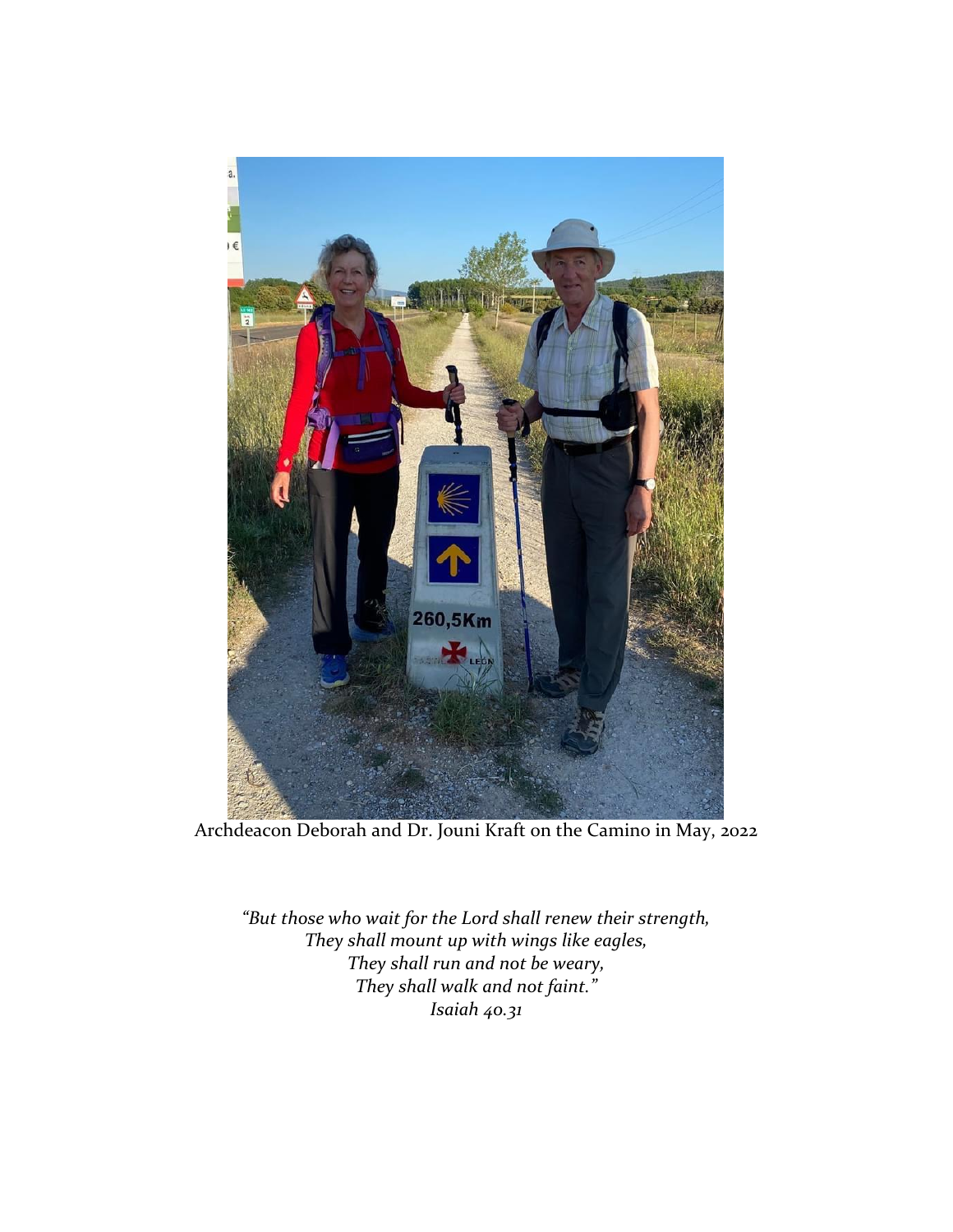9<sup>th</sup> June, 2022 Columba: Abbot of Iona, Missionary "Pilgrim for Christ"

Dear friends in Christ,

Many of us have been following Archdeacon Deborah and Dr. Jouni Kraft's sabbatical walking pilgrimage of the Camino de Santiago over the last several weeks. They left Canada in late April and had planned to complete the 800 km journey from St. Jean Pied de Port in France to Santiago de Compostela by the middle of June.

The Krafts averaged about 25 kms a day, accompanied on their travels by a friend Rev. Steven Scribner, a member of St. Paul's in Thunder Bay, Daniel Klein, and Archdeacon Deborah's brother Paul Nelson. Their daily Facebook posts and videos delighted us armchair pilgrims and we held them in our daily prayers, anticipating the next message from a much-loved pastor in our church.

On May 31<sup>st</sup>, after completing a 21 km walk Jouni had a severe stroke which has left him paralysed on his right side and unable to speak. He was transported to a hospital in Lugo, Spain where he remains to this day. Deborah and Jouni's daughter, Laura, flew from Ottawa to be with her parents, arriving on Pentecost Sunday. She and Deborah spend their time playing music to Jouni, which he deeply appreciates.

St. Paul's Thunder Bay held a Healing Service for Jouni on June  $2^{nd}$ . We have been praying for Jouni's healing and recovery, and for courage, strength and an abiding sense of God's presence and comfort for all of the Krafts.

The diocesan insurance company is working on getting Jouni home to Thunder Bay (hopefully within the next week) where he will be admitted to Thunder Bay Regional Hospital.

We would like to help Archdeacon Deborah and Jouni's family with some of their out-ofpocket expenses and assist with family members who may wish to travel to Thunder Bay to be with their dad when he returns home. If you would like to contribute to this monetary gift, please send cheques (**memo line "Kraft gift"**or cash in person) to the Diocese of Algoma, 619 Wellington Street East, Sault Ste. Marie ON. P6A 2M6. We will prepare one cheque and send it to Archdeacon Deborah. As this is a personal gift no charitable tax receipts will be issued.

In a Facebook post on June 8th, Archdeacon Deborah wrote, "The power of God's abiding love is holding Jouni and I together. When everything has been stripped away, love is what remains and is all that is important in our lives on earth." She is grateful for the healthcare team in Spain, for travelling companions on the Camino, for our prayers and the strength they bring, and for the gift and blessing of faith.